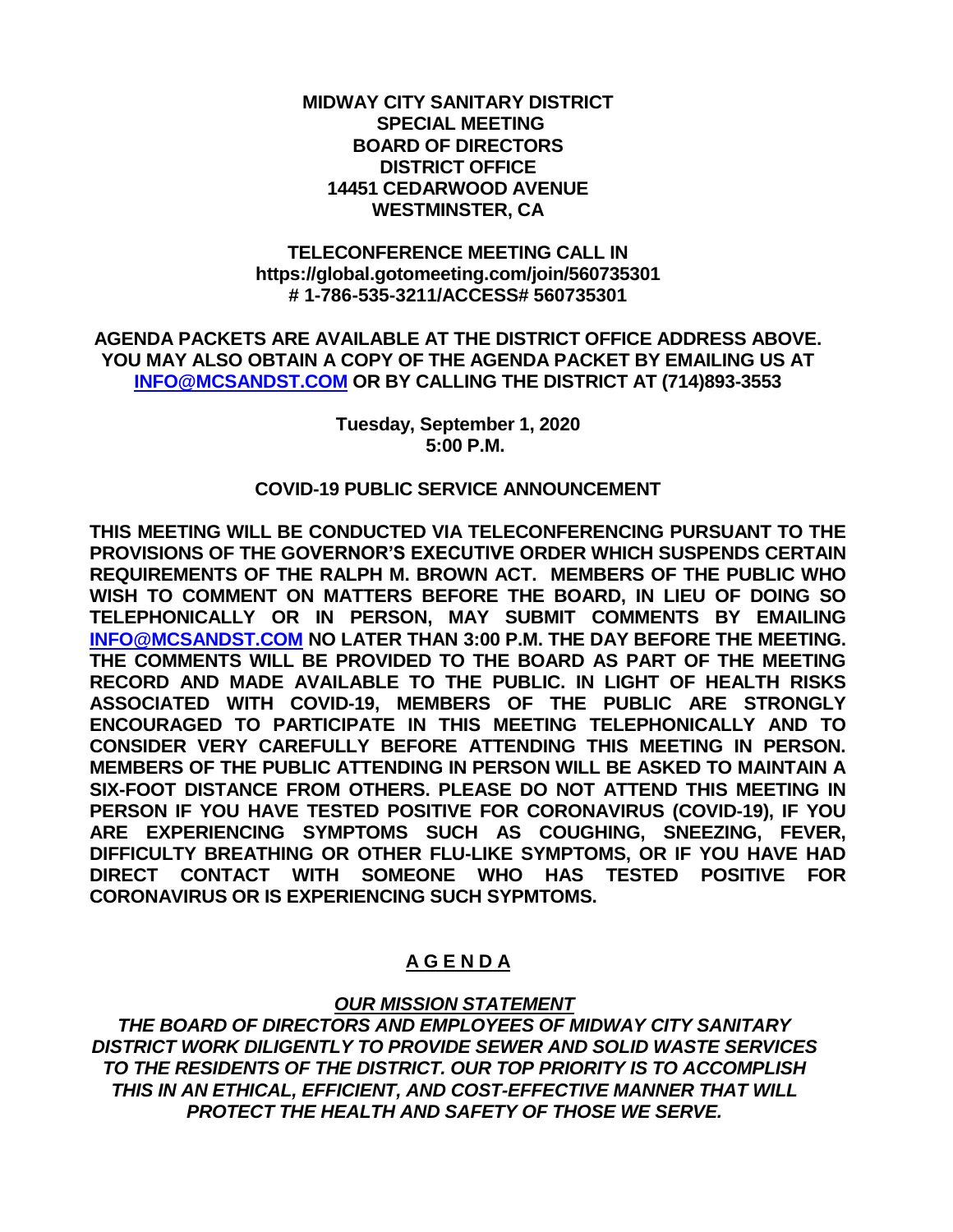In accordance with the requirements of California Government Code Section 54954.2, this Agenda is posted not less than 72 hours prior to the meeting date and time above. All written materials relating to each agenda item are available for public inspection in the office of the Board Secretary.

In the event any matter not listed on this agenda is proposed to be submitted to the Board for discussion and/or action, it will be done in compliance with Section 54954.2, or as set forth on a Supplemental Agenda posted not less than 72 hours prior to the meeting.

Please Note: The District complies with the provisions of the Americans with Disabilities Act (ADA). Anyone needing special assistance please contact the District's Secretary at (714) 893-3553, at least one business day prior to the meeting so that we may accommodate you.

# **1. CALL TO ORDER/PLEDGE OF ALLEGIANCE AND INVOCATION**

### **2. ROLL CALL**

### **3. PUBLIC COMMENTS:**

All persons wishing to address the Board on specific Agenda items or matters of general interest should do so at this time. As determined by the President, speakers may be deferred until the specific item is taken for discussion and remarks may be limited to three (3) minutes.

# **4. APPROVAL OF THE MINUTES OF THE SPECIAL MEETING OF AUGUST 18, 2020** *(Roll Call Vote)*

### **5. APPROVAL OF EXPENDITURES**

A. Approval of Demands in the Amount of \$ 433,181.90 *(Roll Call Vote)*

# **6. REPORTS**

The President, General Manager, General Counsel and other staff present verbal reports on miscellaneous matters of general interest to the Directors. These reports are for information only and require no action by the Directors.

- A. Report of President
- B. Report of General Manager
- C. Report from Orange County Sanitation District (OCSD) Meeting on Aug. 26, 2020

# **7. CONSENT CALENDAR**

All matters listed on the Consent Calendar are considered routine and will be acted upon at the same time unless separate discussion and/or action is requested by a Board Member, the public, or staff. *(Roll Call Vote)*

A. Receive and File the California Employers' Retiree Benefit Trust (CERBT) Program Financial Statement for the Fourth Quarter Ended June 30, 2020